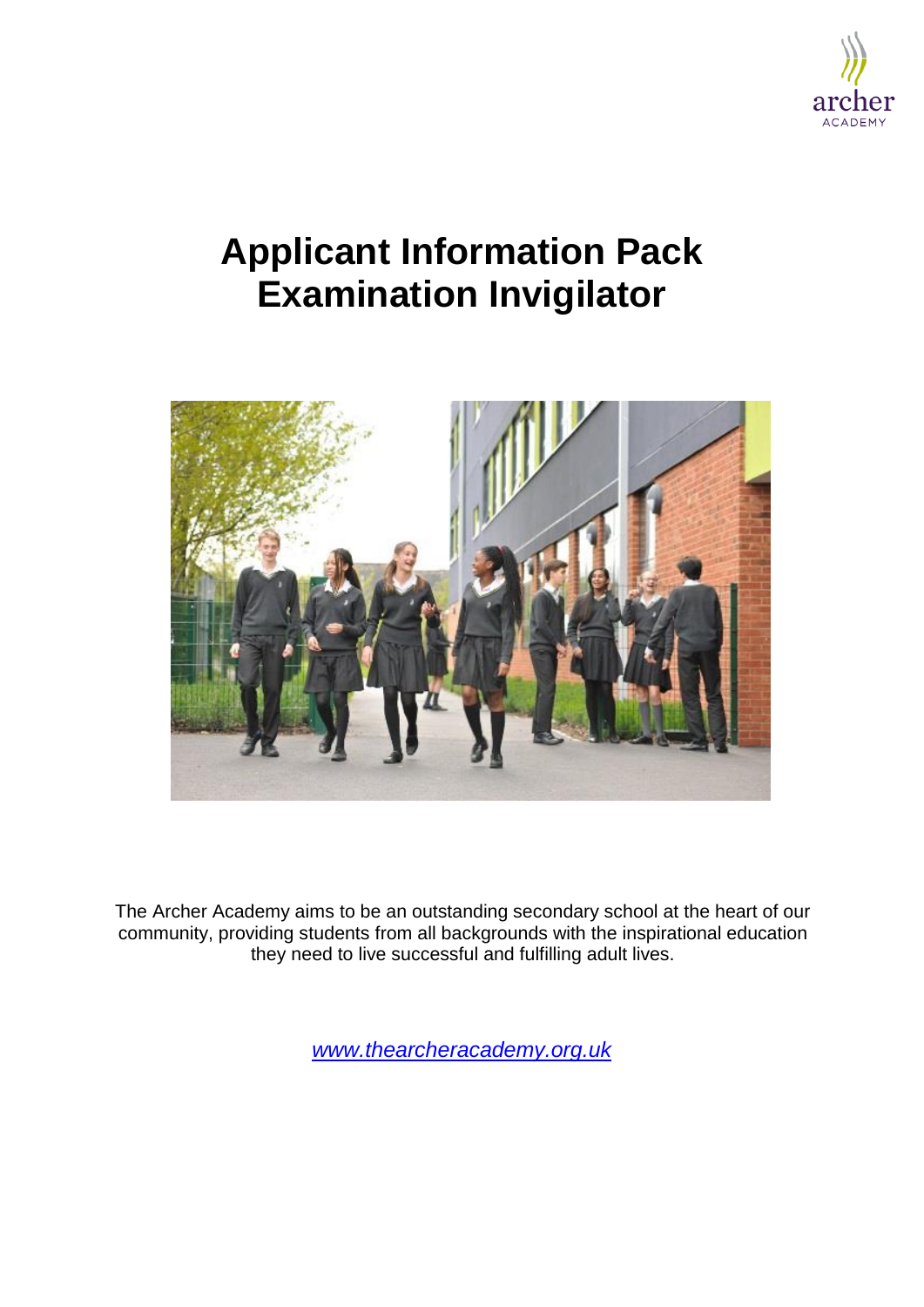

October 2019

Dear Candidate,

Thank you for your interest in the Archer Academy and the post of **Examination Invigilator**. This pack is intended to give you information about this exciting role and our school's vision and ethos. Further background information is available on our website and in our prospectus.

Our vision for the Archer Academy is rooted in our desire to provide an outstanding, inclusive and aspirational education for local children that will prepare them for adult life. We cannot know exactly what the future will bring for our students, but by giving them a love of learning, adaptable skills and the determination to succeed, we will enable them to rise to whatever challenges they face.

The Archer Academy is a 11-16 secondary school, which opened to a full cohort of 150 local Year 7 students in September 2013. The school serves families in East Finchley and the surrounding areas of north London.

East Finchley and the surrounding areas have a rich cultural diversity and, as such, many of our students have English as a second or additional language. We cater for children of all abilities and backgrounds, establishing a truly inclusive community. The school is dedicated to creating an outstanding education that fosters a love of learning and an ability to succeed.

Applications are to be made by completing the application form and supporting statement indicating how your experience to date and your vision for the future make you a suitable candidate for this post. Please note we can only consider applicants using the official application form, CV's will not be accepted.

Please submit your application by email to [recruitment@thearcheracademy.org.uk](mailto:recruitment@thearcheracademy.org.uk)

We look forward to hearing from you and thank you for your interest in the Archer Academy.

Yours sincerely

Spramon

Lucy Harrison Headteacher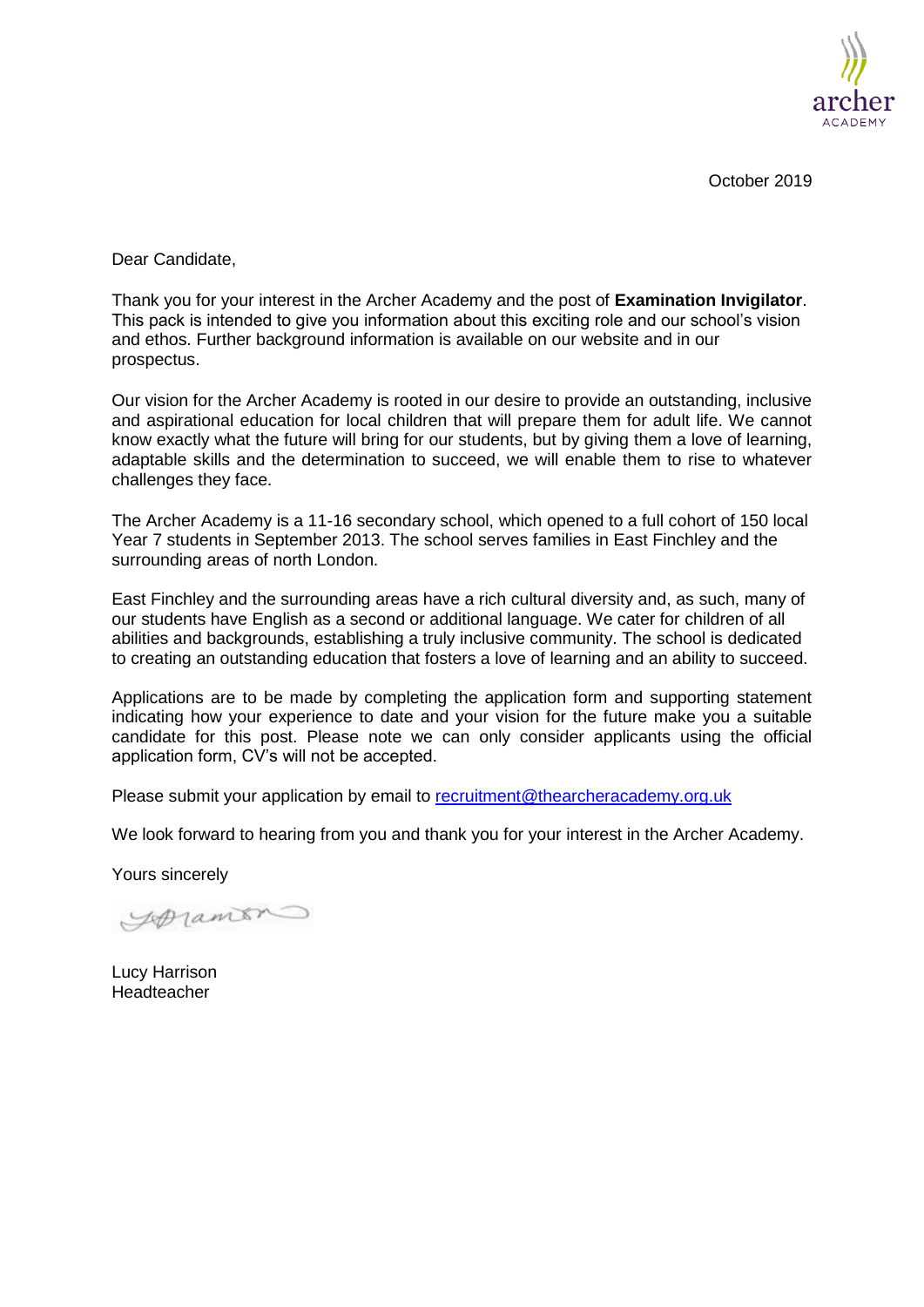

## **JOB DESCRIPTION**

## **Examination Invigilator**

| Title:               | <b>Examination Invigilator</b>       |
|----------------------|--------------------------------------|
| <b>Reporting to:</b> | <b>Examinations Officer</b>          |
| Salary:              | £10 per hour (including holiday pay) |

We are seeking responsible and attentive **Exam Invigilators** to join us on a casual contract.

The ideal candidate will have excellent communication skills, an enhanced attention to detail and the ability to work on their own initiative. Experience of working in a school environment and some knowledge of the 'Instructions for the Conduct of Examinations' produced annually by the JCQ (Joint Council for Qualifications) would be advantageous.

#### **Main Purpose and Object:**

To provide support to the examination process and to support with the day-to-day operation of examination venues

#### **Specific Duties:**

- $\triangleright$  assisting with setting-up examination venues by laying out stationery, equipment and examination papers in accordance with strict procedures;
- $\triangleright$  assisting candidates prior to the start of examinations by directing them to their seats and advising them about possessions permitted in examination venues;
- $\triangleright$  offering advice and guidance to unregistered candidates without allocated seats;
- $\triangleright$  ensuring that candidates do not talk once inside examination venues;
- $\triangleright$  invigilating during examinations, dealing with queries raised by candidates and dealing with examination irregularities in accordance with strict procedures;
- $\triangleright$  checking attendance during examinations;
- $\triangleright$  recording details of late arrivals and early leavers and collecting scripts from early leavers;
- $\triangleright$  escorting candidates from venues during the examinations as required, and supervising candidates whilst outside examination venues;
- $\triangleright$  collecting and collating scripts at the end of the examination in accordance with strict procedures;
- $\triangleright$  assisting with the preparation of script envelopes;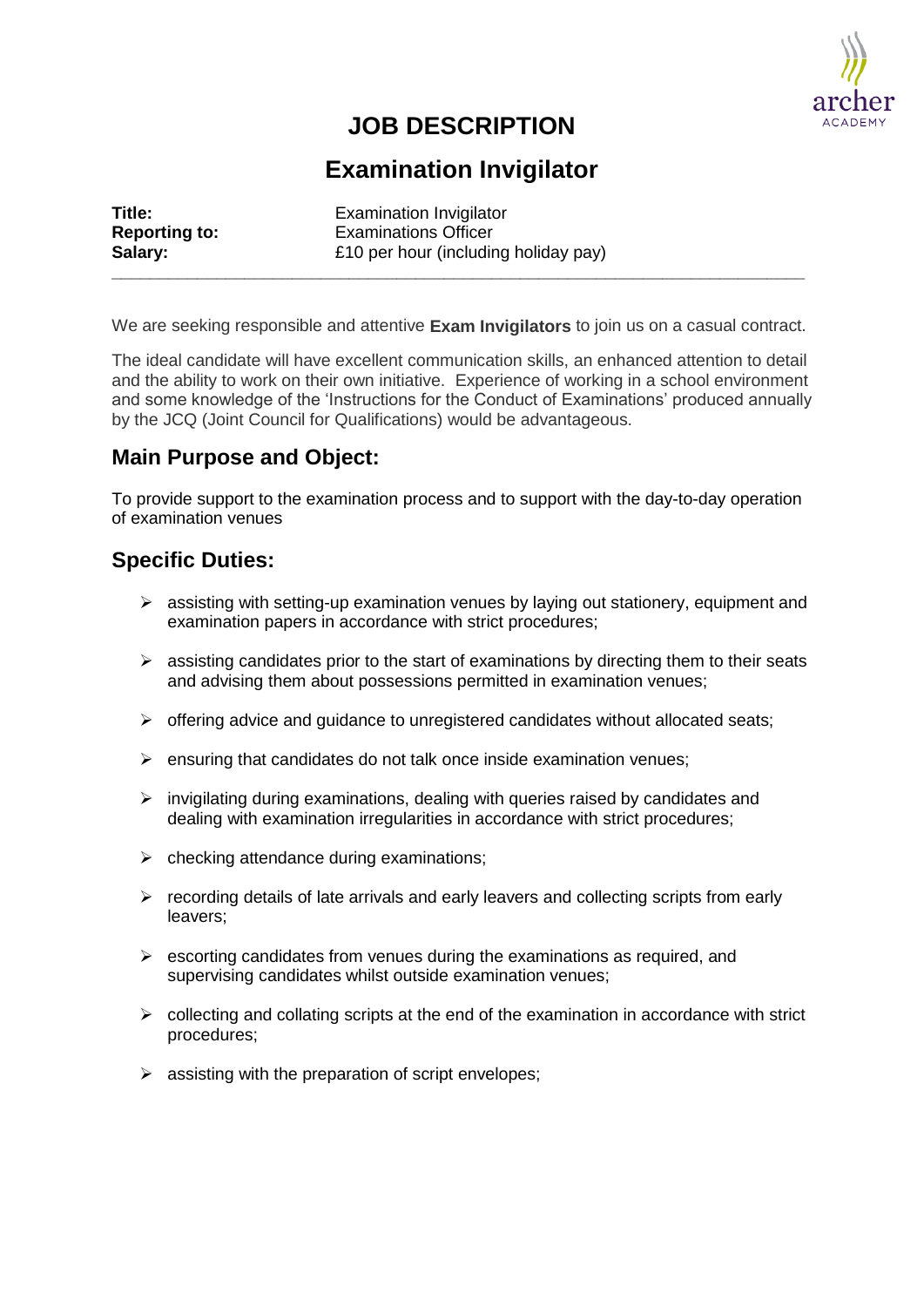

- $\triangleright$  supervising candidates leaving examination venues, ensuring that candidates do not remove equipment or stationery from the venue without authorisation and ensuring that candidates leave venues in an orderly and quiet manner.
- $\triangleright$  the ability to act on your own initiative
- $\triangleright$  have strong attention to detail
- $\triangleright$  be committed to the Archer Academy's ethos of high expectations and delivery

### **To assist Examinations and Office staff with other examination processes.**

This activity may include:

- $\triangleright$  assisting with the packing of examination papers, stationery and equipment prior to the examinations and the delivery to and from venues as appropriate;
- $\triangleright$  assisting with the preparation of seating plans;
- $\triangleright$  delivering scripts to departmental and School offices;